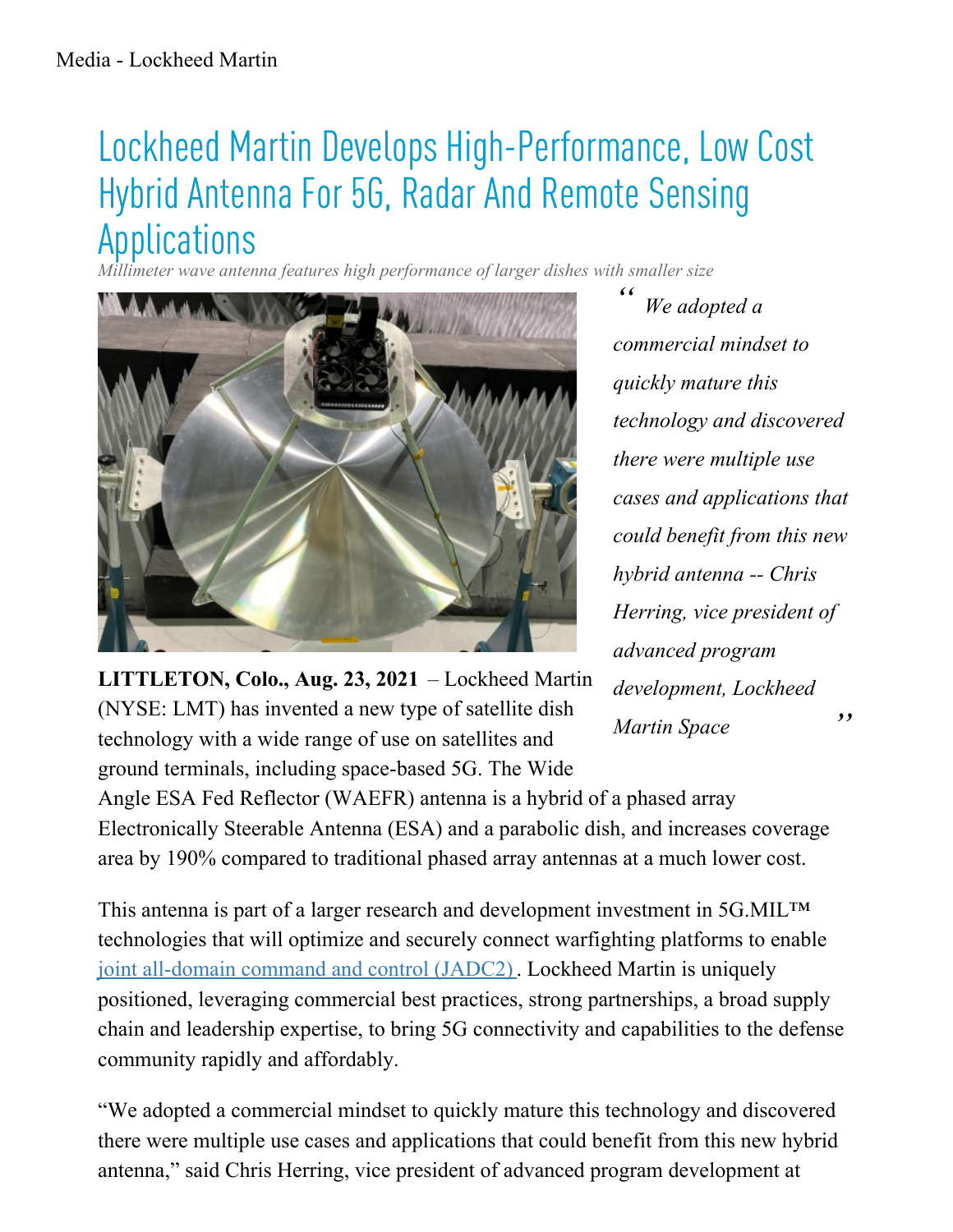Lockheed Martin Space. "5G.MIL technologies like this will bring greater connectivity, faster and more reliable networks, and new data capabilities to support our customers as they navigate the complexity of 21st century battlefields."

The team rapidly prototyped, tested and validated this system in a matter of months compared to what previously took years. WAEFR also features:

- High performance gain of a dish with the beam agility of an ESA
- Low Size Weight and Power (SWAP) common product solution to accommodate any orbital altitude or ground terminal application
- Advances in 3D-printing technology and accelerated parts production

This type of antenna will also benefit the broader communications and ISR communities by providing a more reliable scanning solution compared to gimbaled designs.

"The primary benefit of the WAEFR approach is accomplishing more mission with fewer resources," said Thomas Hand, Ph.D., associate technical fellow at Lockheed Martin Space. "While state of the art ESA solutions can address more demanding link performance, capacity, and data rates using multiple agile analog beams, they do so at a premium."

For additional information, visit our website: [www.lockheedmartin.com/5gfromspace](http://www.lockheedmartin.com/5gfromspace)

## **About Lockheed Martin**

Headquartered in Bethesda, Maryland, Lockheed Martin Corporation is a global security and aerospace company that employs approximately 114,000 people worldwide and is principally engaged in the research, design, development, manufacture, integration and sustainment of advanced technology systems, products and services.

Please follow [@LMNews](https://twitter.com/lmnews) on Twitter for the latest announcements and news across the corporation.